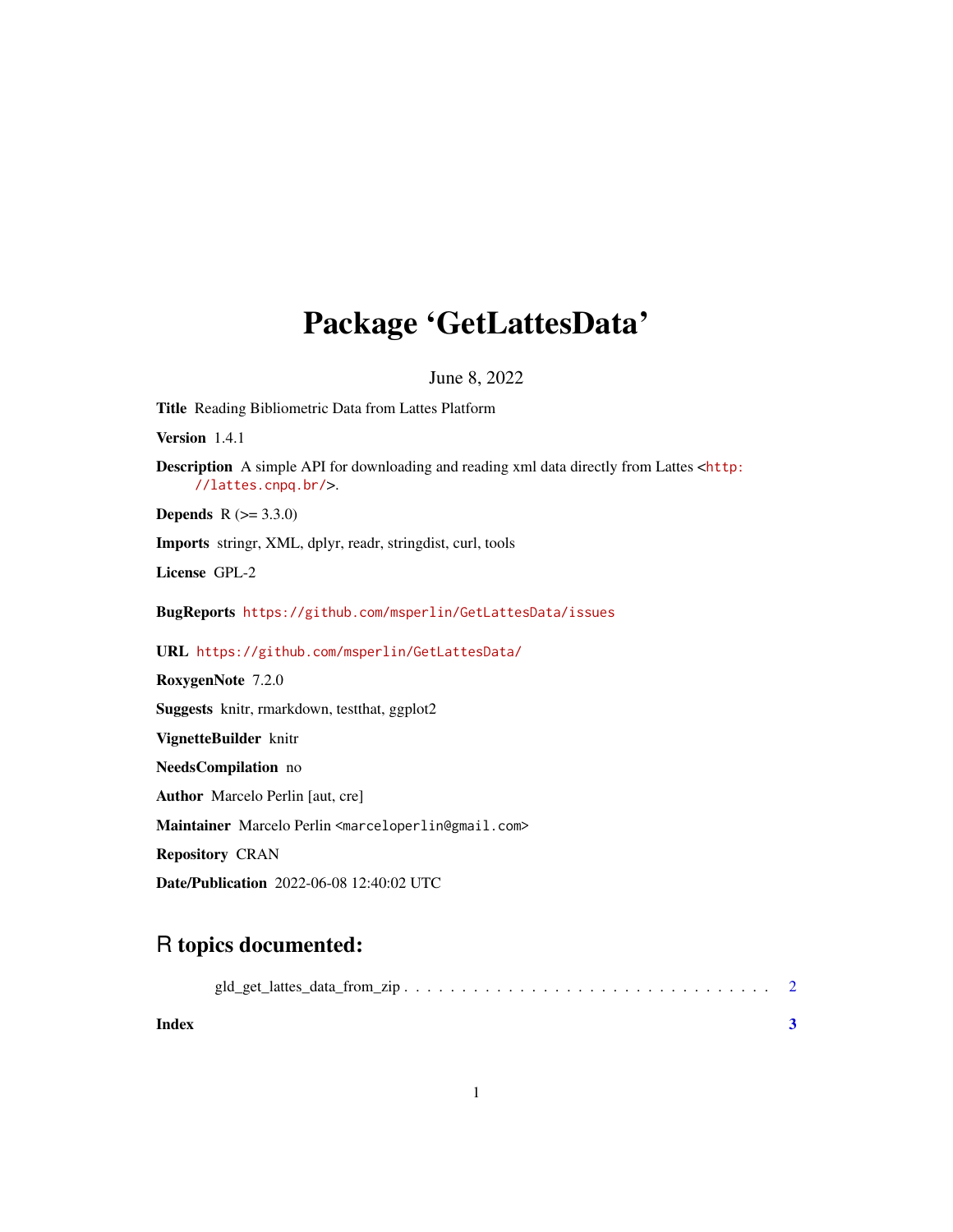<span id="page-1-0"></span>gld\_get\_lattes\_data\_from\_zip

*Reads zip files from Lattes*

#### Description

This function reads zipped files from Lattes, giving as output a list with several dataframes

#### Usage

```
gld_get_lattes_data_from_zip(zip.files, field.qualis = NULL)
```
#### Arguments

| zip.files    | A vector with location of zip files downloaded from Lattes website                                            |
|--------------|---------------------------------------------------------------------------------------------------------------|
| field.qualis | Area of Qualis to get Qualis journal rankings (default equals NULL). Eg. area qualis<br>$\langle$ - ECONOMIA' |

#### Value

Returns a list with two components:

tpesq A dataframe with information about researchers

tpublic A dataframe with information about publications

tsupervisions A dataframe with information about all supervisions

#### Examples

```
# get files from pkg (you can download from other researchers in lattes website)
f.in <- system.file('extdata/3262699324398819.zip', package = 'GetLattesData')
# set qualis
field.qualis = 'ECONOMIA'
# get data
l.out <- gld_get_lattes_data_from_zip(f.in, field.qualis = field.qualis )
# print it
print(l.out$tpesq)
print(l.out$tpublic.published)
```